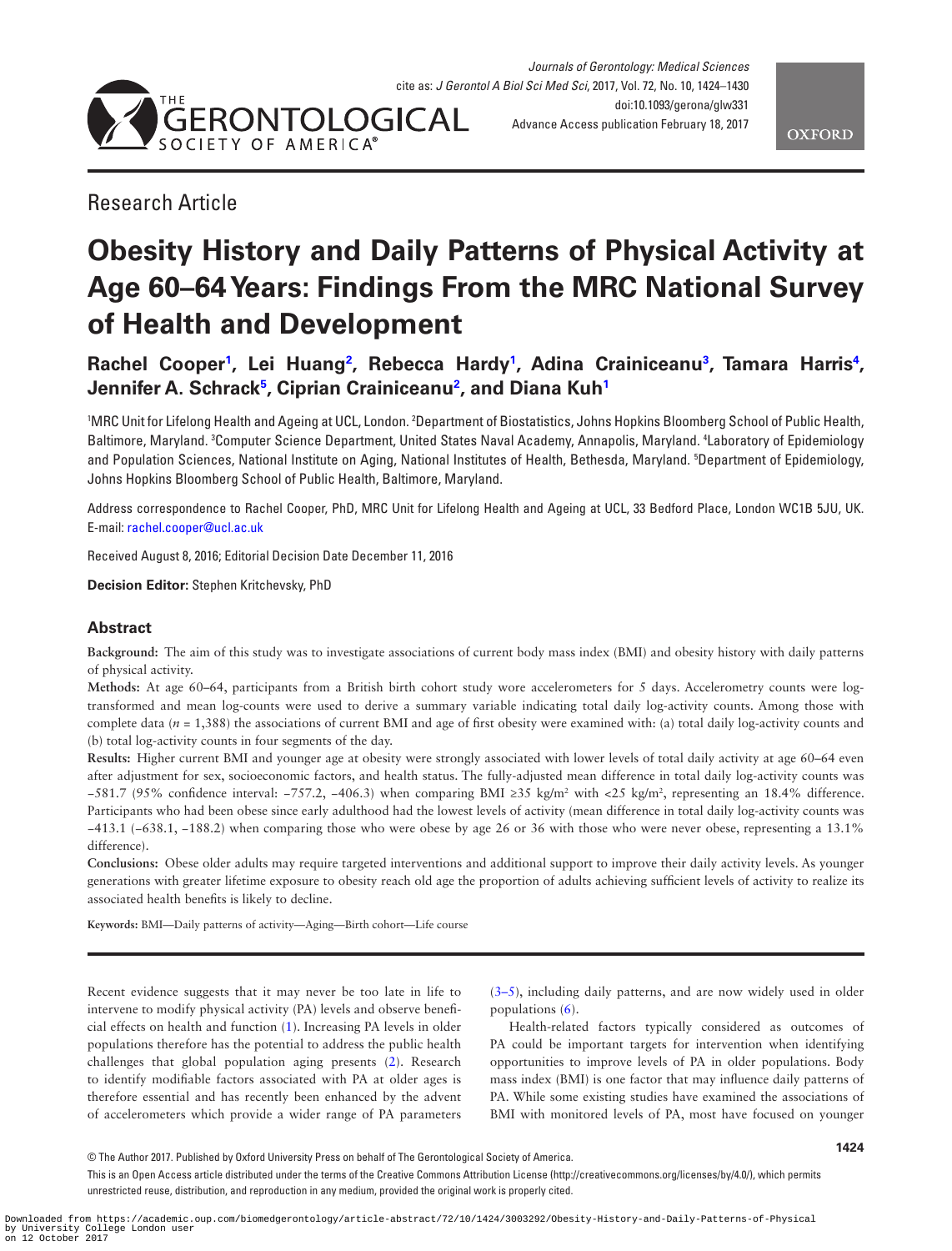With increases in the global prevalence of obesity there is growing public health concern regarding the increasing proportion of the population reaching old age that have lived more of their lives obese. It is expected that greater lifetime exposure to obesity will be associated with less favorable patterns of PA but the associations of weight history with daily quantities, patterns, and trends of PA have not yet been investigated. To this end, this article aims to investigate the associations of current BMI and obesity history with daily patterns of monitored PA using data ascertained at age 60–64 years from a British birth cohort study.

#### **Methods**

The Medical Research Council National Survey of Health and Development (NSHD) is a socially stratified sample of 5,362 singleton births that took place in 1 week of March 1946 in mainland Britain. Between 2006 and 2010 (at 60–64 years), 2,856 eligible study members (those known to be alive and living in England, Scotland, or Wales) were invited for assessment at one of six clinical research facilities (CRFs) or to be visited by a research nurse at home. Of these, 2,229 were assessed  $[1,690$  at a CRF  $(15,16)$  $(15,16)$  $(15,16)$ ]; invitations were not sent to those who had died ( $n = 778$ ), who were living abroad ( $n = 570$ ), had previously withdrawn from the study  $(n = 594)$  or had been lost to follow-up  $(n = 564)$ .

Relevant ethical approval was provided in 2006–2010 by the Central Manchester Local Research Ethics Committee and the Scottish A Research Ethics Committee. All participants gave written informed consent.

#### Assessment of Daily Patterns of PA at 60–64 Years

At the end of their clinical assessment, study participants were invited to wear a combined heart rate and acceleration monitor (Actiheart, CamNtech Ltd, Papworth, UK) attached in a standard position to their chest with two ECG-electrodes for five consecutive days [\(17](#page-6-1)). Participants were shown how to position the monitor by trained nurses and asked to wear it at all times, except when swimming and bathing. Heart rate and accelerometry counts were measured in 30-second epochs. Accelerometry counts were transformed by calculating log(1+count) at the half-minute level to normalize the distribution, reduce heteroscedasticity, and transform zero counts into zero measurements ([18\)](#page-6-2). The mean log-counts for each halfminute (ie, epoch) across days was calculated for each subject and a summary variable indicating the total daily log-activity counts was derived. Participants had to have a valid count measure recorded at each epoch across the 24-hour measurement period at least once during the 5 days of measurement; data were most likely to be missing during the night time. Missing data on counts at each epoch were imputed using the average of log-counts recorded for that participant at the same time epoch on other days. Any study participant with missing count data (with data assumed to be missing when both accelerometry count and heart rate for an epoch were 0) in the same time interval across all days was excluded; 9% of participants who had worn a monitor were excluded for this reason.

## BMI, Obesity History, and Body Composition

Heights and weights, self-reported at 26 years, and measured using a standard protocol by nurses at ages 36, 43, 53, and 60–64 were

used to calculate BMI at each age [weight  $(kg)/height<sup>2</sup> (m<sup>2</sup>)]$  and to categorize participants according to the age at first obesity (ie, BMI  $\geq$ 30 kg/m<sup>2</sup>): never obese; or first obese by age: 26 or 36; 43; 53; 60–64. Current BMI was modeled as a continuous variable and also categorized into four standard groups: <25.0 kg/m<sup>2</sup>; 25.0–29.9 kg/ m<sup>2</sup>; 30.0–34.9 kg/m<sup>2</sup>; ≥35.0 kg/m<sup>2</sup>. Too few participants (*n* = 7) were underweight (BMI <  $18.5 \text{ kg/m}^2$ ) to distinguish this group.

Measures of body composition were obtained for 1,658 of the 1,690 study participants who attended a CRF, in the supine position using a QDR 4500 Discovery DXA scanner (Hologic, Inc., Bedford, MA). Fat mass index was derived by dividing whole body fat mass (excluding the head) (kg) by height<sup>2</sup> (m<sup>2</sup>).

#### Covariates

Factors associated with BMI and PA were selected a priori as covariates: gender, occupational class, current work status, longterm limiting illness, symptoms of anxiety and depression, diabetes, and cardiovascular disease [\(17](#page-6-1),[19](#page-6-3)). Occupational class at age 53 (or if not available, the most recent measure in adulthood) was categorized using the Registrar General's Social Classification of selfreported occupation into three groups: high (I or II), middle (IIINM or IIIM), and low (IV or V). Work status reported at age 60–64 was categorized into four groups: working full-time, working part-time, fully retired, and other. The presence of any long-term illness, health problem, or disability which limited activities was self-reported at age 60–64. The General Health Questionnaire-28 was used to identify those participants with symptoms of anxiety and depression at age 60–64 using a threshold of  $\geq$ 5 to define cases ([20\)](#page-6-4). Self-reports of diabetes and doctor diagnosed angina and myocardial infarction from assessments undertaken up to and including age 60–64 were used to distinguish between participants with and without reports of diabetes and cardiovascular disease.

#### Statistical Analyses

Linear regression models were used to test the associations of: (a) BMI at age 60–64 and (b) obesity history, with total daily log-activity counts. Initial models were adjusted for sex, with likelihood ratio tests of interactions of BMI and obesity history with sex undertaken. Subsequent models were adjusted for socioeconomic measures and markers of health status separately before both sets of covariates were adjusted together. When examining obesity history, BMI at age 60–64 was then included as a covariate in a final model. In initial models BMI at age 60–64 was modeled continuously, but where formal tests (involving inclusion of quadratic terms) indicated deviation from linearity analyses were rerun using BMI modeled categorically. To assess potential differences in the associations between BMI and PA in different segments of the day all models were then rerun to test associations of current BMI and obesity history with total logactivity counts in four segments of the day (morning [7 am–midday]; afternoon [midday–5 pm]; evening [5 pm–10 pm]; night [10 pm–7 am]). To formally assess differences by time of day, interactions of BMI, and obesity history with time of day (categorized into the four segments) were tested using likelihood ratio tests.

Analyses were performed using R version 3.2.2.

#### Sensitivity Analyses

To confirm that any association found between BMI and PA was driven by adiposity, analyses were run to test the association of DXA-derived fat mass index with total daily log-activity counts in the subgroup of participants with this measure. To investigate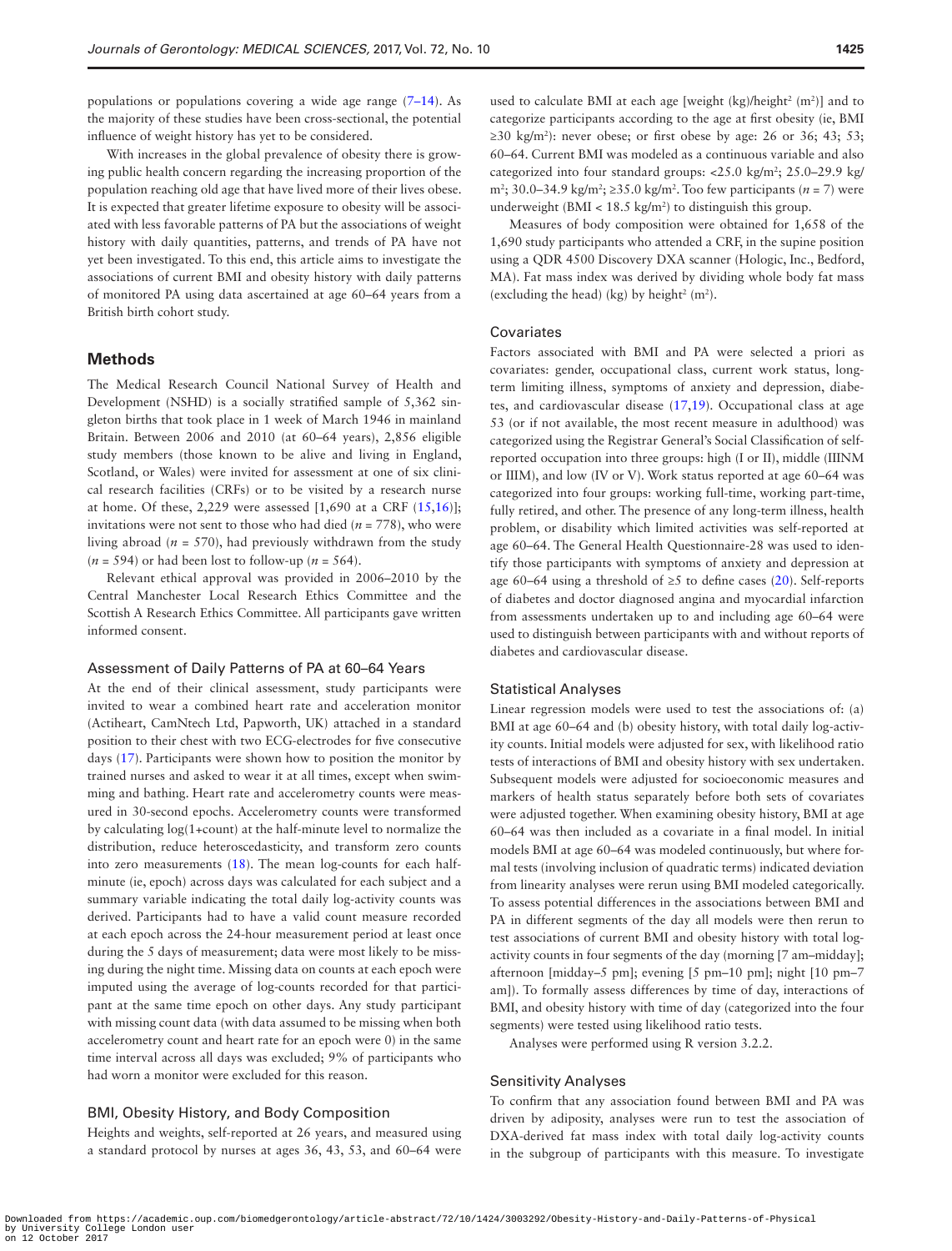whether associations with weight history, similar to those presented for age first obese, were also observed when using a lower threshold, the association of age at first overweight (ie,  $BMI \geq 25.0 \text{ kg/m}^2$ ) with total daily log-activity counts was examined.

#### **Results**

Among the 1,639 participants with sufficient valid count measures to meet the inclusion criterion for analyses, the majority ( $n = 1,634$ ) had data on current BMI. Of these, 1,388 had complete data on covariates and were included in the main analyses. The characteristics of participants are shown in [Table 1.](#page-2-0)

Current BMI was strongly associated with total daily activity at age 60–64. When BMI was modeled continuously (Supplementary Table S1) there was evidence of deviation from linearity  $(p = .04)$ , thus BMI was modeled categorically in the main analyses [\(Table 2](#page-3-0)). In preliminary sex-adjusted models, those participants with BMI ≥30 kg/m2 had lower mean total daily log-activity counts than those with BMI  $\langle 25 \text{ kg/m}^2$ , with clear evidence of a graded association across the two categories of BMI above 30 kg/m<sup>2</sup>. This association was only partially attenuated after adjustment for health status and socioeconomic measures; in a fully-adjusted model, participants with BMI ≥35  $kg/m<sup>2</sup>$  had a mean total daily (log) activity count 581.7 units lower (95% confidence interval [CI]: −757.2, −406.3) than those with BMI <25 kg/m<sup>2</sup>, representing an 18.4% difference.

The younger the age when first obese, the lower the mean total daily activity ( $p < .01$ , test for trend; [Table 2](#page-3-0)). These associations were only partially attenuated after adjustment for health status and socioeconomic measures; mean difference in total daily (log) activity counts =  $-413.1$  (CI:  $-638.1$ ,  $-188.2$ ) when comparing those who were first obese at 26 or 36 years with those who were never obese, representing a 13.1% difference. Associations were fully attenuated after adjustment for current BMI.

Daily patterns of PA were visually explored ([Figures 1](#page-4-0) and [2](#page-4-1)) and formally assessed using time of the day-specific tests (Supplementary Tables S2 and S3). Higher current BMI and younger age at obesity were associated with lower levels of activity in all segments of the day with the exception of overnight (ie, 10 pm–7 am). Despite some variation in the size of effect estimates in different segments of the day (Supplementary Tables S2 and S3), there were no statistically significant interactions between BMI or obesity history and time of day when the overnight segment was excluded.

<span id="page-2-0"></span>**Table 1.** Characteristics of Participants From the MRC National Survey of Health and Development With Complete Data on Activity, BMI, and Covariates at 60–64 Years

|                                                           |                            | Mean $(SD)$ or % |                   |
|-----------------------------------------------------------|----------------------------|------------------|-------------------|
|                                                           |                            | Men $(N = 680)$  | Women $(N = 708)$ |
| Activity counts                                           |                            |                  |                   |
| Total daily log-activity count                            |                            | 2961.1 (844.5)   | 2943.7 (830.4)    |
| Total daily activity count                                |                            | 43,088 (22,988)  | 41,619 (34,531)   |
| Total log-activity count                                  |                            |                  |                   |
| Morning (7am-midday)                                      |                            | 976.2 (372.7)    | 947.4 (332.8)     |
| Afternoon (midday-5 pm)                                   |                            | 1022.9 (310.4)   | 1045.4(306.5)     |
| Evening $(5 \text{ pm}-10 \text{ pm})$                    |                            | 636.1 (240.9)    | 658.9 (255.8)     |
| Night (10 pm-7 am)                                        |                            | 326.0 (230.5)    | 292.0 (226.7)     |
| BMI and obesity history                                   |                            |                  |                   |
|                                                           | $BMI$ (kg/m <sup>2</sup> ) | 27.8(4.1)        | 27.9(5.3)         |
| BMI (kg/m <sup>2</sup> )                                  | $<25.0*$                   | 26.6             | 33.1              |
|                                                           | $25.0 - 29.9$              | 46.3             | 37.6              |
|                                                           | $30.0 - 34.9$              | 21.5             | 19.4              |
|                                                           | $\ge 35.0$                 | 5.6              | 10.0              |
| Age first obese $(y)^\dagger$                             | Never                      | 68.4             | 64.9              |
|                                                           | $60 - 64$                  | 9.5              | 9.3               |
|                                                           | 53                         | 11.6             | 13.2              |
|                                                           | 43                         | 5.5              | 6.5               |
|                                                           | 26 or 36                   | 5.0              | 6.1               |
| Covariates                                                |                            |                  |                   |
| Occupational class                                        | High (I or II)             | 59.3             | 41.4              |
|                                                           | Middle (IIINM or IIIM)     | 31.8             | 43.6              |
|                                                           | Low (IV or V)              | 9.0              | 15.0              |
| Work status                                               | Working full-time          | 50.3             | 14.7              |
|                                                           | Working part-time          | 16.3             | 28.4              |
|                                                           | Fully retired              | 32.4             | 55.9              |
|                                                           | Other <sup>#</sup>         | 1.0              | 1.0               |
| Long-term limiting illness                                |                            | 21.6             | 22.0              |
| Symptoms of anxiety and depression (GHQ-28 score $\ge$ 5) |                            | 11.1             | 20.6              |
| Cardiovascular disease                                    |                            | 8.8              | 3.4               |
| Diabetes                                                  |                            | 7.2              | 6.1               |

*Note:* BMI = body mass index; *SD* = standard deviation.

\*BMI < 18.5 kg/m<sup>2</sup>: 2 men, 5 women. <sup>†</sup>N = 1,115 due to missing data on BMI at earlier ages. <sup>‡</sup>Includes those who classify themselves as housewives or unemployed (ie, not currently working but seeking employment).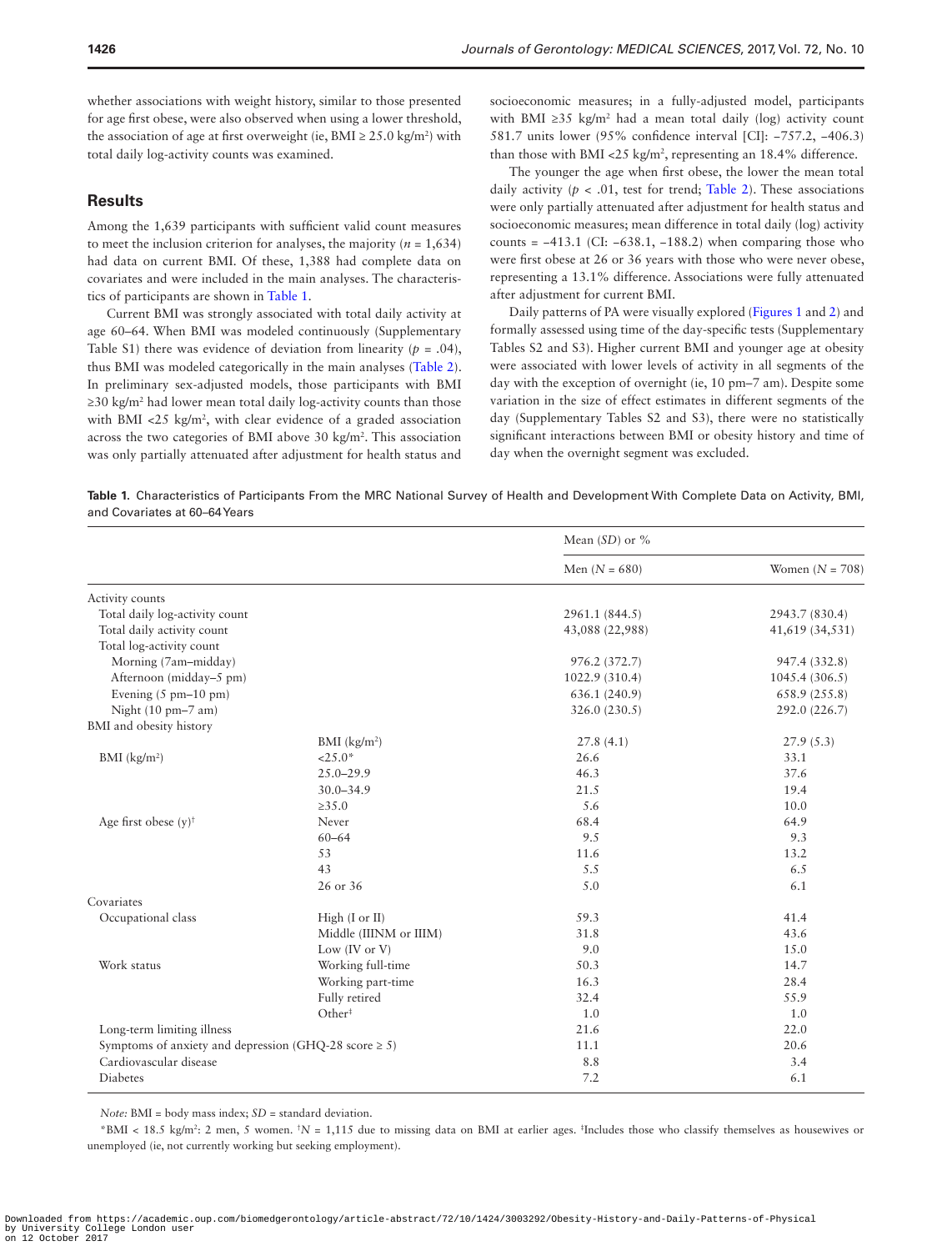|                                             |                           | Mean Difference in Total Daily Log-Activity Counts (95% CI)                                                                                                                                                                                                                                                                                                                                    |                           |                                        |                                                   |
|---------------------------------------------|---------------------------|------------------------------------------------------------------------------------------------------------------------------------------------------------------------------------------------------------------------------------------------------------------------------------------------------------------------------------------------------------------------------------------------|---------------------------|----------------------------------------|---------------------------------------------------|
| Model Adjusted for:                         | $1:$ Sex                  | 2: Sex and Socioeconomic Factors                                                                                                                                                                                                                                                                                                                                                               | 3: Sex and Health Status  | 4: All Covariates in Models 2<br>and 3 | 5: All Covariates in Model 4<br>Plus Current BMI* |
| Current BMI ( $\text{kg/m}^2$ ) [N = 1,388] |                           |                                                                                                                                                                                                                                                                                                                                                                                                |                           |                                        |                                                   |
| $-25.0$                                     |                           |                                                                                                                                                                                                                                                                                                                                                                                                |                           |                                        | I                                                 |
| $25.0 - 29.9$                               | $-91.4(-194.9, 12.2)$     | $-91.4(-194.8, 12.0)$                                                                                                                                                                                                                                                                                                                                                                          | $-77.8(-180.4, 24.9)$     | $-79.4 (-182.0, 23.2)$                 |                                                   |
| $30.0 - 34.9$                               | $-282.9(-406.9, -159.0)$  | $-284.6(-408.6, -160.7)$                                                                                                                                                                                                                                                                                                                                                                       | $-228.8 (-353.2, -104.4)$ | $-232.0(-356.6, -107.4)$               |                                                   |
| >35.0                                       | $-671.6(-844.5, -498.6)$  | $-669.3 (-843.4, -495.2)$                                                                                                                                                                                                                                                                                                                                                                      | $-570.1 (-744.7, -395.4)$ | $-581.7(-757.2, -406.3)$               |                                                   |
| p-Value for overall association             |                           | $\leq$ .01                                                                                                                                                                                                                                                                                                                                                                                     |                           |                                        |                                                   |
| Age first obese $(y)$ [ $N = 1,115$ ]       |                           |                                                                                                                                                                                                                                                                                                                                                                                                |                           |                                        |                                                   |
| Never                                       |                           |                                                                                                                                                                                                                                                                                                                                                                                                |                           |                                        |                                                   |
| $60 - 64$                                   | $-200.6(-371.1, -30.0)$   | $-204.1 (-375.2, -33.0)$                                                                                                                                                                                                                                                                                                                                                                       | $-149.9(-320.2, 20.4)$    | $-155.4(-326.6, 15.7)$                 | $45.2(-150.9, 241.3)$                             |
|                                             | $-261.1(-412.8, -109.4)$  | $-255.9(-407.6, -104.1)$                                                                                                                                                                                                                                                                                                                                                                       | $-225.5 (-377.3, -73.6)$  | $-225.4(-377.3, -73.5)$                | $(0.2(-179.4, 199.8))$                            |
|                                             | $-449.9(-658.7, -241.2)$  | $-439.7(-648.6, -230.8)$                                                                                                                                                                                                                                                                                                                                                                       | $-364.1 (-576.5, -151.8)$ | $-360.6(-573.1, -148.2)$               | $-62.0(-318.3, 194.4)$                            |
| 26 or 36                                    | $-524.4 (-740.8, -308.0)$ | $-518.4 (-739.5, -297.3)$                                                                                                                                                                                                                                                                                                                                                                      | $-398.8 (-620.3, -177.3)$ | $-413.1(-638.1, -188.2)$               | $-27.2(-319.3, 264.9)$                            |
| p-Value for trend                           |                           | $\leq$ .01                                                                                                                                                                                                                                                                                                                                                                                     | $\lesssim$                |                                        |                                                   |
|                                             |                           | Notes: BMI = body mass index; CI = confidence interval. Model 1: adjusted for sex (tests of sex interaction, p = .23 [current BMI]; 0.41 [obesity history]). Model 2: sex, occupational class, and work status. Model 3: sex,<br>long-term limiting illness, symptoms of anxiety and depression, cardiovascular discase, and diabetes. Model 4: adjusted for all covariates in models 2 and 3. |                           |                                        |                                                   |
|                                             |                           | Fifted estimate per 1 kg/m <sup>2</sup> increase in BMI adjusted for obesity history and other covariates (N = 1,115): -34.0 (-50.6, -17.4). 'See Supplementary Table S5 for results from sensitivity analyses excluding those seven                                                                                                                                                           |                           |                                        |                                                   |

Table 2. Associations of Current BMI and Obesity History With Total Daily Log-Activity Counts at Age 60–64 **Table 2.** Associations of Current BMI and Obesity History With Total Daily Log-Activity Counts at Age 60–64

\*Effect estimate per 1 kg/m2 increase in BMI adjusted for obesity history and other covariates ( . participants with BMI <18.5 kg/m<sup>2</sup> Age first obese (y) [  $\tilde{=}$ 

<span id="page-3-0"></span>Downloaded from https://academic.oup.com/biomedgerontology/article-abstract/72/10/1424/3003292/Obesity-History-and-Daily-Patterns-of-Physical by University College London user on 12 October 2017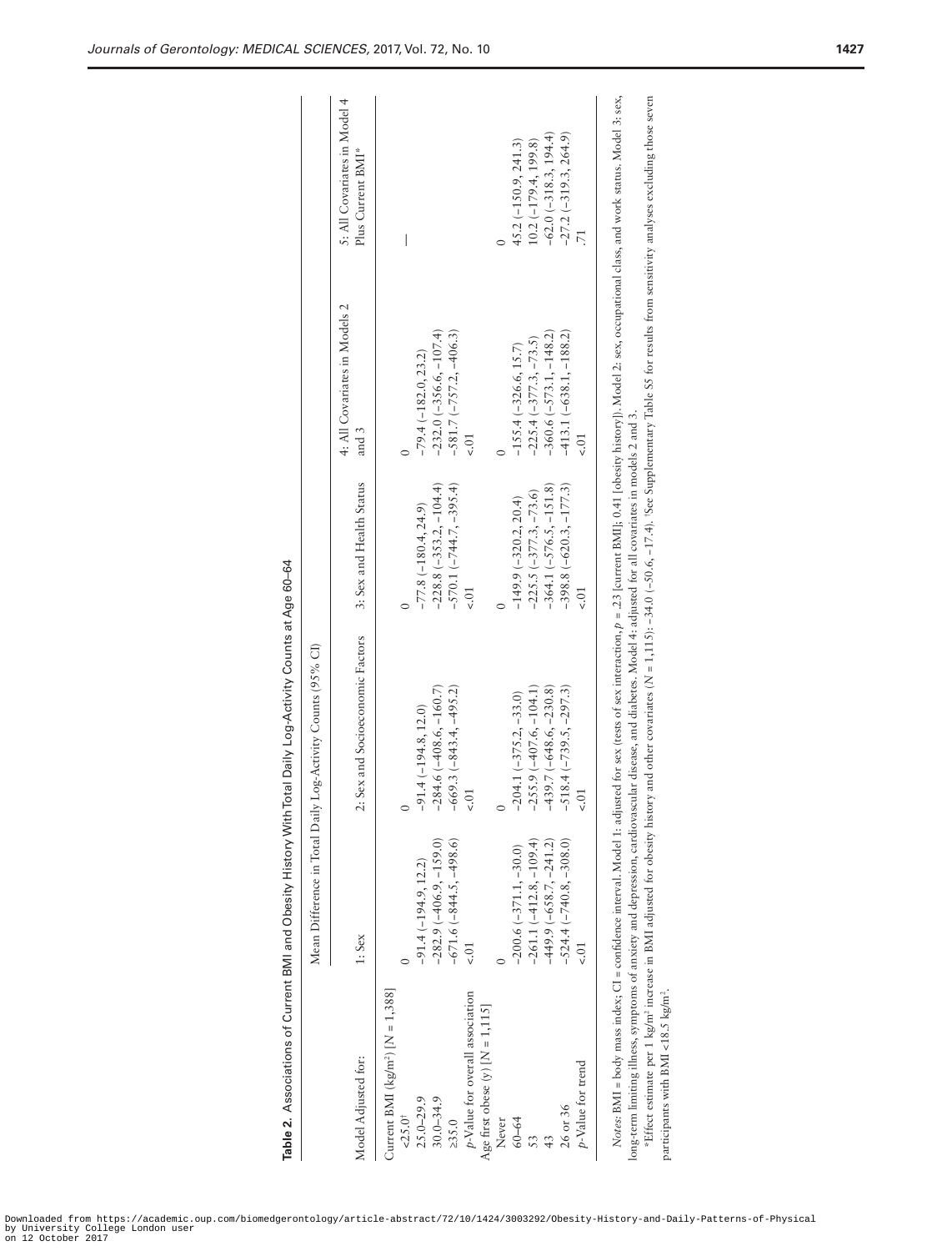

<span id="page-4-0"></span>**Figure 1.** Smoothed curves of mean log-activity counts at age 60–64 by current BMI (*N* = 1,388). BMI (kg/m2 ) categories: <25.0 (green); 25.0–29.9 (red); 30.0–34.9 (blue); ≥35.0 (pink).



<span id="page-4-1"></span>**Figure 2.** Smoothed curves of mean log-activity counts at age 60–64 by obesity history (*N* = 1,115). Categories: never obese (green); first obese at: 60–64 y (red); 53 y (blue); 43 y (pink); 26 or 36 y (yellow).

Sensitivity analyses found slightly stronger associations with fat mass index than BMI. Similar, but slightly weaker, associations for age at first overweight were found when compared with results for age at first obese (Supplementary Table S1).

#### **Discussion**

In a British birth cohort study, current BMI and obesity history were strongly associated with daily patterns of activity at 60–64 years. Participants classified as obese (BMI  $\geq$  30 kg/m<sup>2</sup>) had lower levels of activity across all segments of the day when compared with participants with a healthy BMI (ie,  $<$  25 kg/m<sup>2</sup>) except overnight. Within the group who were classified as obese at age 60–64, higher BMI and younger age at onset of obesity (reflecting greater length of exposure) were both associated with lower levels of daily activity. These associations were only partially attenuated after adjustment for a range of covariates, including long-term limiting illness and chronic conditions; for example, there remained a 13.1% difference in daily activity levels when comparing those never obese with those obese from age 26 or 36 after adjustments.

The novel contribution of our study is in investigating the role of obesity history in relation to daily patterns of monitored activity. In the AGESII-Reykjavik study, obesity in midlife was found to be associated with sedentariness, assessed by acceleromery, in old age [age 73–92 years ([21\)](#page-6-5)]. However, our findings using repeated measures of BMI across adulthood are the first to show a cumulative detrimental effect of obesity on PA levels later in life.

The finding of a strong cross-sectional association between BMI and daily activity in the NSHD is consistent with findings from other studies of older populations which have investigated the role of a range of factors in explaining diurnal variation in activity levels. These found BMI to be one of the key factors that remained significant in multivariate models [\(22](#page-6-6)[,23](#page-6-7)). As in our study, findings from the British Regional Heart Study (BRHS), comprising men aged 71–91 years, seem to suggest that this association may be nonlinear, with more marked differences in daily patterns of activity observed with increasing obesity  $(22)$  $(22)$ .

That the association of obesity history with activity was attenuated after adjustment for current BMI does not negate the importance of obesity history as this can be explained by the fact that, as BMI tracks across life, BMI at age 60–64 acts as a marker of weight history. Those people who were first recorded as obese in earlier adulthood are likely to have higher mean BMI at age 60–64 than those recorded as obese for the first time at this age. This is demonstrated by observing that mean BMI at age 60–64 among those who were obese by 26/36 was 36.8 (standard deviation [*SD*] = 5.8) compared with  $31.4$  ( $SD = 1.3$ ) among those first obese at  $60-64$ .

Greater length of exposure to obesity across adulthood is associated with increased risk of a range of health and functional outcomes in later life, including low muscle quality, osteoarthritis, and mobility limitations [\(24–26\)](#page-6-8). Recent work has shown that mobility limitations and chronic diseases are associated with less favorable diurnal patterns of activity in older men ([22\)](#page-6-6). Similarly, the current findings also demonstrate that markers of health status were most likely to attenuate the effect of BMI on PA with long-term limiting illness and diabetes having the greatest impact. In addition to greater disease burden, psychological and other barriers to PA faced by those who are obese also need to be considered ([27,](#page-6-9)[28\)](#page-6-10).

Declining PA levels with increasing age are at least partially driven by declines in energy availability. This is linked to the changing energetic demands of movement which have been shown to increase with age and also BMI [\(29](#page-6-11)[,30](#page-6-12)). At any given age, people classified as obese will, on average, require more energy to undertake a given weight-bearing activity (such as walking) than those people with lower BMI [\(31\)](#page-6-13). It is possible that people who are obese, especially those who have been obese for longer, are therefore less active throughout the day because they are more likely to become fatigued. In the Baltimore Longitudinal Study of Aging, it was suggested that the marked drop in activity levels observed in participants aged 68+ years from the early afternoon onwards [which has also been observed in the BRHS [\(22](#page-6-6))] may be explained by fatigue ([23\)](#page-6-7). While the same phenomenon is not seen among obese participants in the NSHD, this may be attributed to the younger age of participants whose daily routines are still more likely to be influenced by fixed patterns of employment. The role of fatigue warrants further investigation as the cohort ages.

Key strengths of our analyses include the use of a relatively large sample of men and women of the same age on whom prospective data on BMI and covariates have been collected across life. In addition, our measure of PA captures all movement including light intensity and nonvolitional activities common in older age which are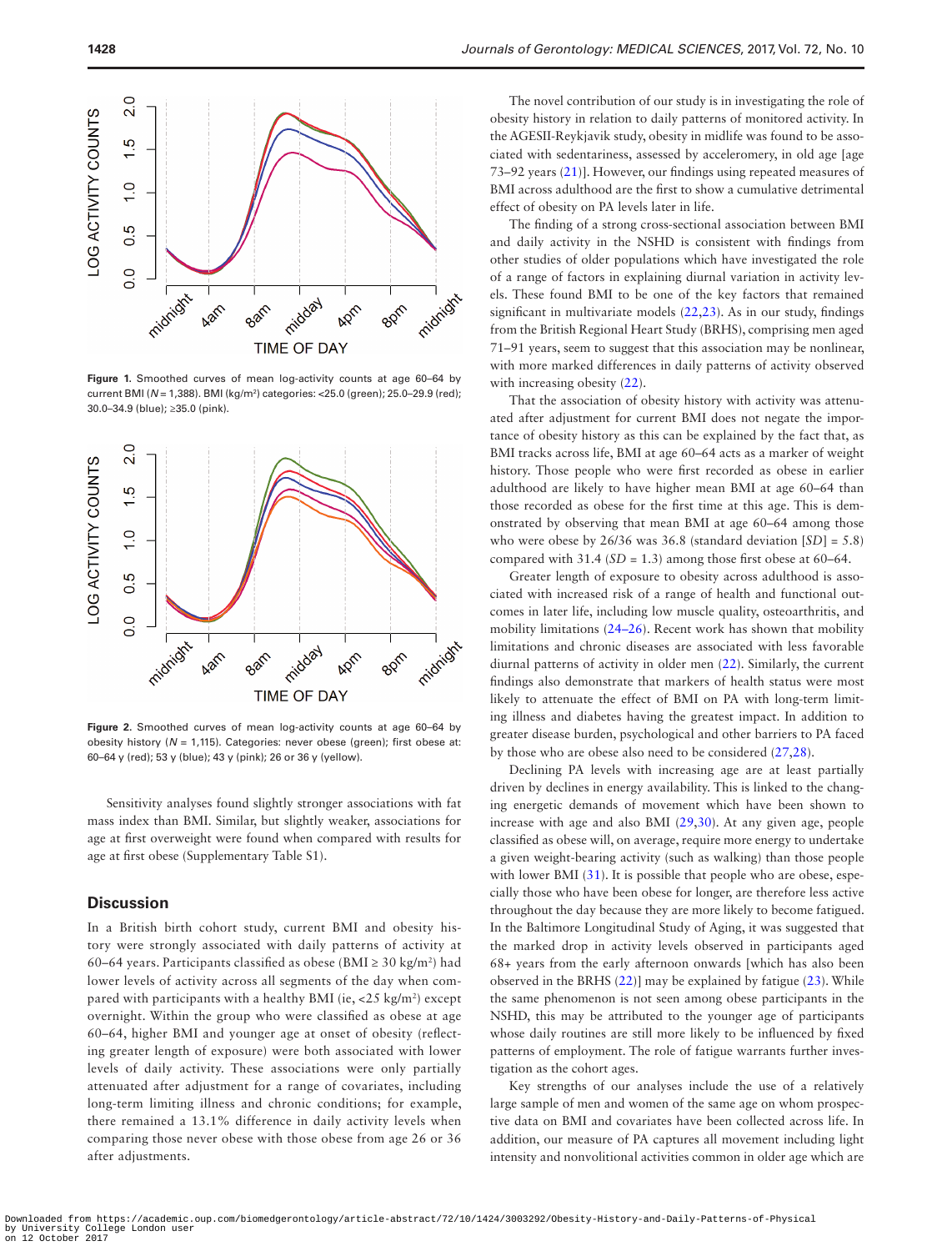typically unreliable when assessed via self-report ([32\)](#page-6-14). This method of ascertainment also avoids the bias that may be introduced by differential mis-reporting of activity by weight status.

By focusing on total daily counts, a proxy of total volume of PA [\(5\)](#page-5-6), we have been able to study activity across the full range of intensity, whereas application of intensity cut-points makes assumptions which may introduce bias and limit comparability of findings across studies. This approach also ensures our findings are comparable with those from other studies which have used different accelerometers (eg, Actigraph). Despite the many benefits of the data used it is necessary to consider that activity was monitored over 5 days and so may not be representative of usual activity over the course of a year. In addition, these data do not provide information on the type and context of activities being undertaken.

In deriving a measure of obesity history it was assumed that once a person was obese they remained so. While this has limitations because weight loss can occur and may be associated with different patterns of activity, we did find that our assumption was reasonable; of those first obese between ages 26 and 53, 78% were obese at all subsequent ages of assessment. Further, relationships were largely similar when those not consistently obese were examined separately (Supplementary Table S4). The study population was selected at birth to be nationally representative and despite losses to follow-up has remained so, in many respects, at age 60–64 [\(16](#page-6-0)). It is acknowledged that some bias may have been introduced due to these losses, especially as some will be from death caused by weight-related illnesses. Another potential source of bias is the restriction of analyses to those with complete data. However, bias introduced by these sample restrictions is expected to be minimal; there were no differences in activity levels or BMI when those participants with complete data were compared to those with missing data.

Our findings that current BMI and obesity history were strongly associated with daily patterns of activity at 60–64 years have important public health implications. As a consequence of the obesity epidemic, younger generations have accrued more time exposed to obesity across their lifetimes, and so the proportion of older adults achieving sufficient levels of activity to realize its health benefits is likely to decline. Opportunities to break this cycle need to be taken as early in life as possible as the associations between obesity and inactivity are likely to become stronger the longer they have been established. Our findings also suggest that older adults who are obese may require additional support and targeted interventions to increase their daily levels of PA.

#### **Supplementary Material**

Supplementary data are available at *The Journals of Gerontology, Series A: Biological Sciences and Medical Sciences* online.

## **Funding**

R.C., R.H., and D.K. are supported by the UK Medical Research Council (Programme codes: MC\_UU\_12019/1, MC\_UU\_12019/2, and MC\_ UU\_12019/4). L.H. and C.C. are supported by grants from the National Heart, Lung and Blood Institute (5R01HL123407-02) and the National Institute of Neurological Disorders and Stroke (5R01NS060910-07). J.A.S. is supported by the National Institute on Aging (K01AG048765 and HHSN311210300177P). T.H. is supported by the National Institute on Aging, Intramural Research Program. The MRC National Survey of Health and Development is funded by the UK Medical Research Council.

#### **Acknowledgments**

The authors are grateful to NSHD study members. The authors are also grateful to Vadim Zipunnikov, Philip Curran, Kate Westgate, and Stefanie Mayle for their assistance with the processing of activity data and Soren Brage for his earlier advice on these data. The authors all members of the NSHD scientific and data collection teams who were involved in the 2006–2010 NSHD data collection. Data used in this publication are available to bona fide researchers upon request to the NSHD Data Sharing Committee via a standard application procedure. Further details can be found at: [http://www.nshd.mrc.ac.uk/](http://www.nshd.mrc.ac.uk/data) [data;](http://www.nshd.mrc.ac.uk/data) doi: 10.5522/NSHD/Q101; doi: 10.5522/NSHD/Q102.

## **Conflict of Interest**

None declared.

#### **References**

- <span id="page-5-0"></span>1. Pahor M, Guralnik JM, Ambrosius WT, et al.; LIFE study investigators. Effect of structured physical activity on prevention of major mobility disability in older adults: the LIFE study randomized clinical trial. *JAMA*. 2014;311:2387–2396. doi:10.1001/jama.2014.5616
- <span id="page-5-1"></span>2. King AC, Guralnik JM. Maximizing the potential of an aging population. *JAMA*. 2010;304:1944–1945. doi:10.1001/jama.2010.1577
- <span id="page-5-2"></span>3. Lee IM, Shiroma EJ. Using accelerometers to measure physical activity in large-scale epidemiological studies: issues and challenges. *Br J Sports Med*. 2014;48:197–201. doi:10.1136/bjsports-2013-093154
- 4. Troiano RP, McClain JJ, Brychta RJ, Chen KY. Evolution of accelerometer methods for physical activity research. *Br J Sports Med*. 2014;48:1019– 1023. doi:10.1136/bjsports-2014-093546
- <span id="page-5-6"></span>5. Bassett DR, Troiano RP, McClain JJ, Wolff DL. Accelerometer-based physical activity: total volume per day and standardized measures. *Med Sci Sports Exerc*. 2015;47:833–838. doi:10.1249/MSS.0000000000000468
- <span id="page-5-3"></span>6. Schrack JA, Cooper R, Koster A, et al. Assessing daily physical activity in older adults: unraveling the complexity of monitors, measures, and methods. *J Gerontol A Biol Sci Med Sci*. 2016;71:1039–1048. doi:10.1093/ gerona/glw026
- <span id="page-5-4"></span>7. Cooper AR, Page A, Fox KR, Misson J. Physical activity patterns in normal, overweight and obese individuals using minute-by-minute accelerometry. *Eur J Clin Nutr*. 2000;54:887–894.
- 8. Yoshioka M, Ayabe M, Yahiro T, et al. Long-period accelerometer monitoring shows the role of physical activity in overweight and obesity. *Int J Obes (Lond)*. 2005;29:502–508. doi:10.1038/sj.ijo.0802891
- 9. Strath SJ, Holleman RG, Ronis DL, Swartz AM, Richardson CR. Objective physical activity accumulation in bouts and nonbouts and relation to markers of obesity in US adults. *Prev Chronic Dis*. 2008;5:A131.
- 10. Tudor-Locke C, Brashear MM, Johnson WD, Katzmarzyk PT. Accelerometer profiles of physical activity and inactivity in normal weight, overweight, and obese U.S. men and women. *Int J Behav Nutr Phys Act*. 2010;7:60. doi:10.1186/1479-5868-7-60
- 11. Scheers T, Philippaerts R, Lefevre J. Patterns of physical activity and sedentary behavior in normal-weight, overweight and obese adults, as measured with a portable armband device and an electronic diary. *Clin Nutr*. 2012;31:756–764. doi:10.1016/j.clnu.2012.04.011
- 12. Hansen BH, Holme I, Anderssen SA, Kolle E. Patterns of objectively measured physical activity in normal weight, overweight, and obese individuals (20–85 years): a cross-sectional study. *PLoS One*. 2013;8:e53044. doi:10.1371/journal.pone.0053044
- 13. Bell JA, Hamer M, van Hees VT, Singh-Manoux A, Kivimäki M, Sabia S. Healthy obesity and objective physical activity. *Am J Clin Nutr*. 2015;102:268–275. doi:10.3945/ajcn.115.110924
- 14. Garriguet D, Colley RC. Daily patterns of physical activity among Canadians. *Health Rep*. 2012;23:27–32.
- <span id="page-5-5"></span>15. Kuh D, Pierce M, Adams J, et al.; NSHD scientific and data collection team. Cohort profile: updating the cohort profile for the MRC National Survey of Health and Development: a new clinic-based data collection for ageing research. *Int J Epidemiol*. 2011;40:e1–e9. doi:10.1093/ije/dyq231